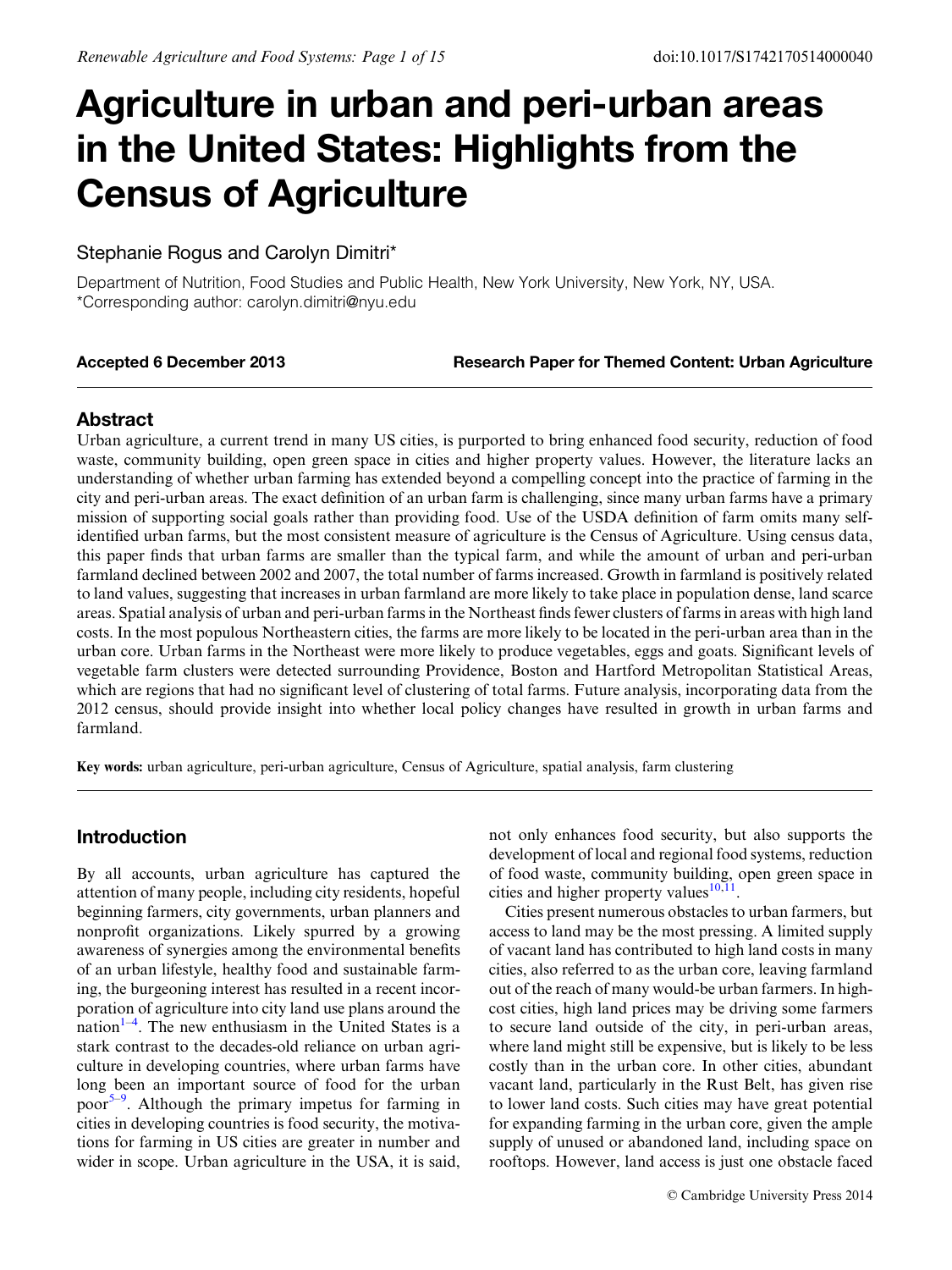by urban farmers. Once land is secured, urban farmers often lack access to credit, face lack of municipal support for composting, lack access to water and an unfriendly set of regulations such as zoning, city plans and building codes that were not designed with farming in  $mind<sup>12,13</sup>$  $mind<sup>12,13</sup>$  $mind<sup>12,13</sup>$ .

But even if farmers find affordable land, and successfully tackle the regulatory framework, gaining access to consumers willing to buy their product is essential. However, many urban and peri-urban areas lack infrastructure for marketing and processing food raised on their farms. Along this line, given that urban and periurban farmers are unable to take advantage of scale economies in production, their food will likely be relatively more costly. Thus locating near consumers willing and able to pay a premium for their production might be important to the viability of the urban farm. Urban and peri-urban farms are likely to be similar to farms located on the rural/urban fringe, which are dependent on high prices for long-term viability $14,15$ .

To date, the bulk of research regarding urban farming in the United States consists of case studies of different urban farming businesses in cities such as New York, Detroit, San Francisco, Vancouver, Seattle and Portland (see for example $12,13,16$ ). A central finding of the existing literature is that urban farming in the USA is multi-dimensional, and as such, appears in many forms and places. For example, farms are located on roofs or on the ground; may use greenhouses or hoop houses; and food is produced in soil or hydroponically $12$ . Another observation is that many urban farms are nonprofit enterprises, where the primary goal is not providing food but instead they are concerned with a sociallyminded goal, such as job training or providing an education to specific stakeholder groups about farming or healthy food. Nonprofits are disconnected from the market, depending on revenues from sources other than the sale of food. This alternative source of revenue effectively eliminates the need for marketing the food produced on the farm.

The literature has not yet incorporated a systematic analysis of whether urban farming has extended beyond a compelling concept into the practice of farming in the city and peri-urban areas. A fundamental question, and the starting point of this paper, is what constitutes an urban farm, and how the definition fits into our understanding of farms in general. We consider farms in the urban core as well as those in the peri-urban areas in the analysis presented in this paper. Crucial questions related to understanding the extent of urban farming include a basic analysis of where the farms are located, and how much is located in the urban core versus the surrounding periurban areas. The second is which agricultural products are grown on urban and peri-urban farms. Lastly, have the patterns of production in urban and peri-urban areas changed as the interest in urban farming has increased? The research presented in this paper provides insight into the first two questions, and discusses obstacles to addressing the last question.

# Methods

### What constitutes an urban farm?

Accounting for the number of urban farms, their location and the products raised is stymied by several factors. Perhaps the most basic is what constitutes an urban farm. Agricultural activity occurs in most cities and the surrounding counties, and the range of activities includes community gardens, commercial farms, school gardens and educational facilities. The stated goal of some urban agricultural operations is the production of food, while, for others, raising food is secondary to socially minded missions that include building community, raising awareness about food, and reconnecting with farmers and food. One pressing aspect is how to classify these different types of agricultural activity in cities, specifically, which operations should be considered 'farms'. In particular, the presence of about 18,000 community gardens in the USA and Canada suggests many perceive benefits from community gardening, but whether these gardens should be classified as farms is not clear<sup>[17](#page-14-0)</sup>. One difference between a community garden and a farm is that the production of community garden is meant for home use, whereas farm output is intended for the market. And even if it is decided that community gardens, along with other noncommercial farms, should be counted, there are no data describing the locations, size and production of such entities.

The critical question underpinning the assessment of urban farming is whether the operation, to be considered an urban farm, needs to both grow and sell food, and whether the farm's main purpose is the production of food. Along this vein, does being a farm mean that the operation's main source of revenue results from sales of food? Further, is there a minimum threshold of production or farmland that must be met before a plot of land can be considered a farm? In combination with the evidence suggesting that urban agriculture might be mainly concerned with social goals, the lack of precision in the definitions of 'urban agriculture' and of 'farms' provides little guidance for analysis. One definition, according to the US Department of Agriculture, is 'to establish and perform an agricultural practice in or near an urban or city-like setting'.<sup>[18](#page-14-0)</sup> The United Nations' states that urban and peri-urban agriculture is farming in and around cities that competes with other activities for resources such as land, water and energy $^{19}$ . A recent 16-city study, conducted by Turner Environmental Law Clinic, defined urban agriculture as the production of food crops and raising of animals for the purpose of feeding the local population<sup>[3](#page-13-0)</sup>. The City of Chicago ties the definition of urban agriculture to the market, and states that urban farms are those that grow food with the intention of selling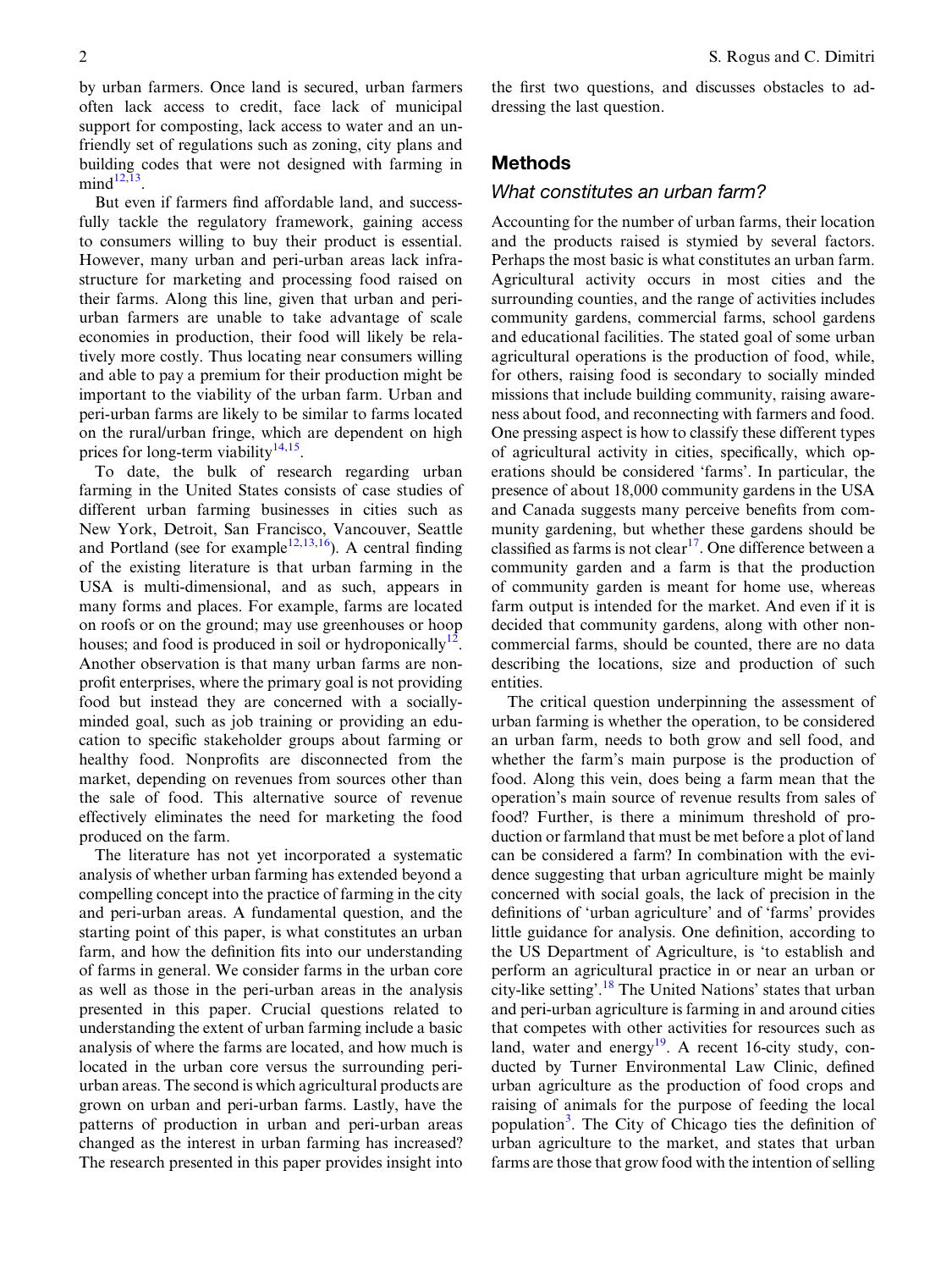it, nonprofit or commercial, and thus require a business license $20$ .

# Census data and spatial methodology

Although the definitional questions appear simple, or perhaps tangential, it helps to recall that both the US Census Bureau and Department of Agriculture have struggled with the definition of a farm since 1840, when the census enumerators began collecting data on agriculture in the United States. In 1880, the language defining a farm specifically excluded potato patches and family vegetable gardens $^{21}$  $^{21}$  $^{21}$ . In 1920, the definition of a farm was a plot of land that was 3 acres or larger, or a smaller plot of land that generated sales of \$250 or more<sup>22</sup>. The current definition is that a farm is an entity that produces and sells, or would have sold, at least \$1000 worth of agricultural products during the year the census is conducted $^{23}$  $^{23}$  $^{23}$ . Applying the current definition to the existing pattern of agricultural activity in cities and the peri-urban areas—community gardens, commercial operations and educational facilities—is likely to exclude community gardens, very small commercial farms and nonprofit farms with no sales.

The analysis relies on data from the Census of Agriculture (currently conducted every 5 years), which provides the best measure of the extent of farming around the USA. The goal of the census is to include every farm that meets the inclusion criteria, regardless of where it is located, what it produces or its size; all registered farms automatically receive notification of the survey. Farmers can be added to the list frame for an upcoming census by filling out an online form with their farm information. State-level departments of agriculture and other farm organizations actively engage in outreach to new farmers, with the goal of encouraging all eligible organizations to fill out the survey. That said, it is difficult to ascertain how many new farms actually take the step to be included in the census.

The analysis makes use of the 2007, and in some cases, 2002, census data collected by the USDA, which includes the number of farm operations and products raised. Publically available data are at the county level, which was aggregated to the Metropolitan Statistical Area (MSA) level. The MSAs consist of the urban core and peri-urban areas, and in some areas, may include some counties that are more distant than those surrounding the city; given that the publically available data are available at the county, state and national levels, this approach was deemed as the most reasonable to capture the activity associated with urban and peri-urban farming. The analysis begins with the 50 most populous MSAs. Subsequent views provide a deeper view of the MSAs in the Northeastern region, and then focus specifically on select MSAs with significant spatial patterns of urban farms.

Spatial techniques form the basis of the analysis, and GIS-generated mappings were created in order to gain a perspective of urban and peri-urban farming in context of the entire farm sector. Next, statistical tests of the presence of spatial 'clusters' of farm operations in a locality were performed. The most widely used measure of clustering is Anselin's Local Indicator of Spatial Association (LISA), which is a spatial analysis tool used to identify local spatial clusters of features. Using counties as the observations and farm operations as features, the tool standardizes the feature values and creates a spatial weight for each observation based on the number of neighboring farms. These values are placed within two matrices that are multiplied cell by cell and summed to provide an index from which the Z statistic and p-value are determined. Counties are classified as high–high (HH) if their farm numbers are similar in number to their neighbors and are significantly higher than the average of all counties. Counties are considered low–low (LL) if their farm numbers are similar in number to their neighbors and significantly lower than the average of all counties. High–low (HL) and low–high (LH) indicate outliers, meaning that these counties have farm numbers different from their neighbors and significantly higher or lower numbers, respectively, than the average of all counties $^{24}$ .

# Results: Spatial Analysis of Farms and Products Grown

Of the total US land in 2007, less than 3% was devoted to urban use. About one-half of total land was considered agricultural, with 80% of this counted as 'land in farms'.<sup>[25](#page-14-0)</sup> Agricultural production is specialized by location in the United States: for example, California and Florida produce most of the fresh vegetables raised in the USA; California, Florida and Washington produce most of the fresh fruit; corn production is concentrated in the Heartland states; and soybeans in the Upper Midwest $26-29$  $26-29$  $26-29$ .

The amount of farmland and the number of farms in the 50 MSAs under study comprise a small portion of the total farm sector in the United States. Just 6% of farmland and 14% of farms were located in the top 50 MSAs during 2002 and 2007 (see [Tables 1](#page-3-0) and [2](#page-4-0)). Note that the amount of farmland in the 50 MSAs, considered as urban and peri-urban in this analysis, is sizably smaller than the farmland at the rural–urban interface, which encom-passed 40% of the farmland in the United States in 2002<sup>[30](#page-14-0)</sup>. Urban and peri-urban farms tend to be smaller, as well. In 2007, the national average farm size was 418 acres. Farms located in the urban and peri-urban areas were, at an average 174 acres, about 40% of the size of all farms in the United States. The farms in MSAs located in the eastern third of the country are smaller, and have fewer acres of farmland.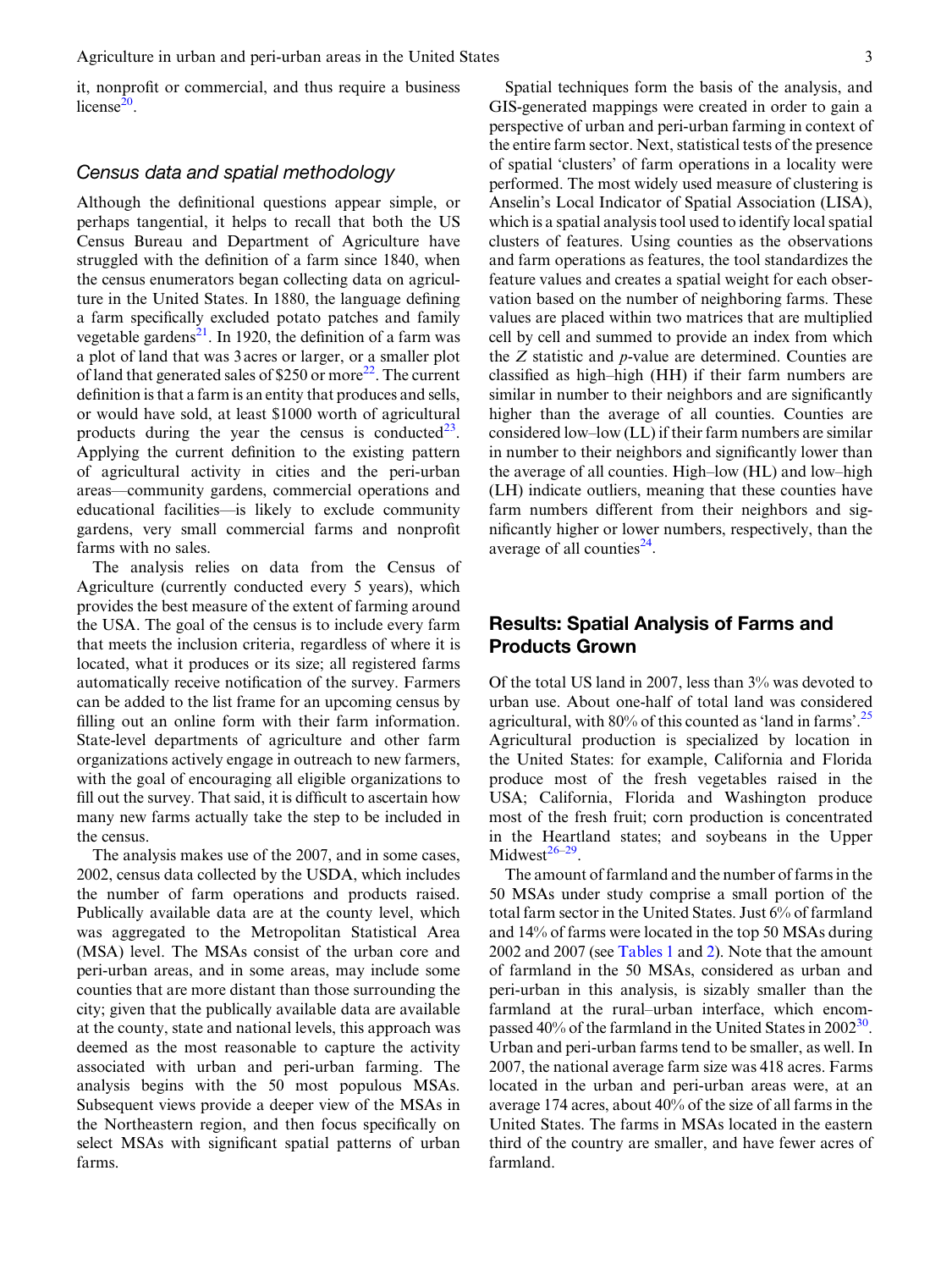|                   |                                                   | Farms          |                 |                   |                   |                                                        | Farms          |                 |                   |
|-------------------|---------------------------------------------------|----------------|-----------------|-------------------|-------------------|--------------------------------------------------------|----------------|-----------------|-------------------|
| Rank <sup>I</sup> | Metropolitan statistical area                     | 1000s<br>acres | No. of<br>farms | Acres per<br>farm | Rank <sup>I</sup> | Metropolitan statistical area                          | 1000s<br>acres | No. of<br>farms | Acres per<br>farm |
| $1*$              | New York-North New Jersey-LI, NY-NJ-<br><b>PA</b> | 385            | 5970            | 64                | 26                | Orlando-Kissimmee-Sanford, FL                          | 1008           | 3594            | 280               |
| $\overline{c}$    | Los Angeles-Long Beach-Santa Ana, CA              | 179            | 1891            | 95                | 27                | Cincinnati-Middletown, OH-KY-IN                        | 1421           | 11,263          | 126               |
| $\mathfrak{Z}$    | Chicago-Joliet-Naperville, IL-IN-WI               | 2333           | 7120            | 328               | $28\,$            | Cleveland-Elyria-Mentor, OH                            | 375            | 3630            | 103               |
| 4                 | Dallas-Fort Worth-Arlington, TX                   | 3735           | 23,143          | 161               | 29                | Kansas City, MO-KS                                     | 3681           | 14,737          | 250               |
| 5                 | Houston-Sugar Land-Baytown, TX                    | 2977           | 15,175          | 196               | 30                | Las Vegas-Paradise, NV                                 | 69             | 253             | 272               |
| $6*$              | Philadelphia-Camden-Wilmington,<br>PA-NJ-DE-MD    | 710            | 7042            | 101               | 31                | San Jose-Sunnyvale-Santa Clara, CA                     | 899            | 1703            | 528               |
| $7*$              | Washington-Arlington-Alexandria,<br>DC-VA-MD-WV   | 1131           | 8316            | 136               | 32                | Columbus, OH                                           | 1634           | 7406            | 221               |
| 8                 | Miami-Ft Lauderdale-Pompano Beach, FL             | 650            | 3848            | 169               | $33*$             | Charlotte-Gastonia-Rock Hill, NC-SC                    | 551            | 4029            | 137               |
| 9                 | Atlanta-Sandy Springs-Marietta, GA                | 1027           | 9370            | 110               | 34                | Austin-Round Rock-San Marcos, TX                       | 1888           | 8511            | 222               |
| $10*$             | Boston-Cambridge-Quincy, MA-NH                    | 198            | 2715            | 73                | 35                | Indianapolis-Carmel, IN                                |                | 6034            | 229               |
| 11                | San Francisco-Oakland-Fremont, CA                 | 537            | 1584            | 339               | $36*$             | VA Beach-Norfolk-Newport News, VA-NC                   |                | 1402            | 260               |
| 12                | Riverside-San Bernardino-Ontario, CA              | 1086           | 4572            | 237               | 37                | Nashville-Davidson-Murfreesboro-Franklin,<br><b>TN</b> | 1939           | 16,730          | 116               |
| 13                | Detroit-Warren-Livonia, MI                        | 577            | 4479            | 129               | $38*$             | Providence-New Bedford-Fall River, RI-MA               | 97             | 1482            | 66                |
| 14                | Phoenix-Mesa-Glendale, AZ                         | 1789           | 2797            | 640               | 39                | Milwaukee-Waukesha-West Allis, WI                      | 309            | 2217            | 139               |
| 15                | Seattle-Tacoma-Bellevue, WA                       | 168            | 4596            | 36                | 40                | Jacksonville, FL                                       | 165            | 1445            | 115               |
| 16                | Minneapolis-St. Paul-Bloomington, MN-WI           | 1986           | 12,437          | 160               | 41                | Memphis, TN-MS-AR                                      | 1556           | 4544            | 342               |
| 17                | San Diego-Carlsbad-San Marcos, CA                 | 408            | 5255            | 78                | $42\,$            | Louisville/Jefferson County, KY-IN                     | 1440           | 10.700          | 135               |
| 18                | Tampa-St. Petersburg-Clearwater, FL               | 521            | 4919            | 106               | 43                | Oklahoma City, OK                                      | 2586           | 10,422          | 248               |
| 19                | St. Louis, MO-IL                                  | 3264           | 13,054          | 250               | 44*               | Richmond, VA                                           | 949            | 4261            | 223               |
| $20*$             | Baltimore-Towson, MD                              | 528            | 3746            | 141               | $45*$             | Hartford-West Hartford-East Hartford, CT               | 105            | 1448            | 72                |
| 21                | Denver-Aurora-Broomfield, CO                      | 2697           | 3951            | 683               | 46                | New Orleans-Metairie-Kenner, LA                        | 124            | 975             | 128               |
| $22*$             | Pittsburgh, PA                                    | 908            | 7859            | 116               | $47*$             | Raleigh-Cary, NC                                       | 415            | 2564            | 162               |
| 23                | Portland-Vancouver-Hillsboro, OR-WA               | 715            | 12,188          | 59                | 48                | Salt Lake City, UT                                     | 873            | 1649            | 529               |
| 24                | San Antonio-New Braunfels, TX                     | 3644           | 13,073          | 279               | 49*               | Buffalo-Niagara Falls, NY                              | 310            | 2090            | 148               |
| 25                | Sacramento-Arden-Arcade-Roseville, CA             | 1113           | 5127            | 217               | 50                | Birmingham-Hoover, AL                                  | 551            | 4261            | 129               |
|                   |                                                   | 1000s          |                 |                   |                   |                                                        |                |                 |                   |
|                   | All urban farms in top 50 MSAs                    | 57,954         | 312             | 186               |                   |                                                        |                |                 |                   |
|                   | All farms in the USA                              | 9,38,279       | 2129            | 441               |                   |                                                        |                |                 |                   |

#### <span id="page-3-0"></span>Table 1. Farmland, number of farms and farm size: 2002 by top 50 MSAs.

Source: Authors' compilation of data from Census of Agriculture, 2002.<br><sup>1</sup> Rank in terms of population. The MSAs with an asterisk are those included in the Northeastern region.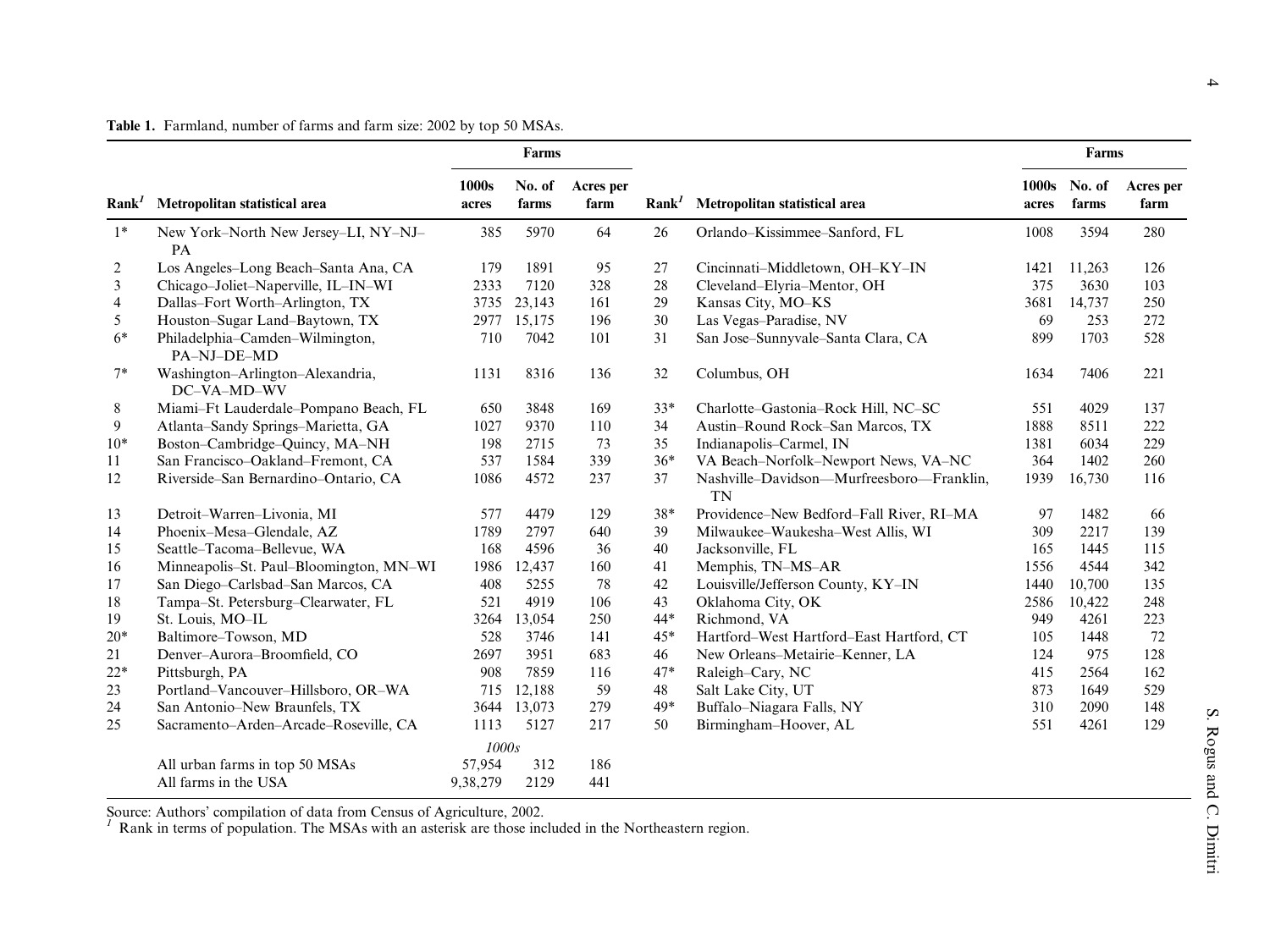|                   | Metropolitan statistical area                   | Farms                                                  |        |                   |                               |                                                        | Farms           |                   |     |
|-------------------|-------------------------------------------------|--------------------------------------------------------|--------|-------------------|-------------------------------|--------------------------------------------------------|-----------------|-------------------|-----|
| Rank <sup>I</sup> |                                                 | 1000s<br>No. of<br>Acres per<br>farms<br>farm<br>acres |        | Rank <sup>I</sup> | Metropolitan statistical area | 1000s<br>acres                                         | No. of<br>farms | Acres per<br>farm |     |
| $1*$              | New York-North New Jersey-LI, NY-NJ-<br>PA      | 369                                                    | 6110   | 60                | 26                            | Orlando-Kissimmee-Sanford, FL                          | 939             | 3415              | 275 |
| $\overline{c}$    | Los Angeles-Long Beach-Santa Ana, CA            | 196                                                    | 2059   | 95                | 27                            | Cincinnati-Middletown, OH-KY-IN                        | 1342            | 10.376            | 129 |
| 3                 | Chicago-Joliet-Naperville, IL-IN-WI             | 2291                                                   | 7714   | 297               | 28                            | Cleveland-Elyria-Mentor, OH                            | 295             | 3098              | 95  |
| 4                 | Dallas-Fort Worth-Arlington, TX                 | 3522                                                   | 25,402 | 139               | 29                            | Kansas City, MO-KS                                     | 3607            | 15,529            | 232 |
| 5                 | Houston-Sugar Land-Baytown, TX                  | 2710                                                   | 15,451 | 175               | 30                            | Las Vegas-Paradise, NV                                 | 88              | 193               | 458 |
| $6*$              | Philadelphia-Camden-Wilmington,<br>PA-NJ-DE-MD  | 679                                                    | 6987   | 97                | 31                            | San Jose-Sunnyvale-Santa Clara, CA                     | 880             | 1693              | 520 |
| $7*$              | Washington-Arlington-Alexandria,<br>DC-VA-MD-WV | 1050                                                   | 8257   | 127               | 32                            | Columbus, OH                                           | 1522            | 7050              | 216 |
| $8\,$             | Miami-Ft Lauderdale-Pompano Beach, FL           | 601                                                    | 4308   | 140               | $33*$                         | Charlotte-Gastonia-Rock Hill, NC-SC                    | 517             | 3995              | 129 |
| 9                 | Atlanta-Sandy Springs-Marietta, GA              | 871                                                    | 8518   | 102               | 34                            | Austin-Round Rock-San Marcos, TX                       | 1746            | 8706              | 201 |
| $10*$             | Boston-Cambridge-Quincy, MA-NH                  | 182                                                    | 3281   | 56                | 35                            | Indianapolis-Carmel, IN                                | 1354            | 5756              | 235 |
| 11                | San Francisco-Oakland-Fremont, CA               | 542                                                    | 1749   | 310               | $36*$                         | VA Beach-Norfolk-Newport News, VA-NC                   | 326             | 1500              | 217 |
| 12                | Riverside-San Bernardino-Ontario, CA            | 869                                                    | 4868   | 179               | 37                            | Nashville-Davidson-Murfreesboro-Franklin,<br><b>TN</b> | 1701            | 14,833            | 115 |
| 13                | Detroit-Warren-Livonia, MI                      | 528                                                    | 4247   | 124               | $38*$                         | Providence-New Bedford-Fall River, RI-MA               | 107             | 1996              | 54  |
| 14                | Phoenix-Mesa-Glendale, AZ                       | 1533                                                   | 2578   | 594               | 39                            | Milwaukee-Waukesha-West Allis, WI                      | 293             | 2115              | 138 |
| 15                | Seattle-Tacoma-Bellevue, WA                     | 174                                                    | 4908   | 35                | 40                            | Jacksonville, FL                                       | 160             | 1732              | 92  |
| 16                | Minneapolis-St. Paul-Bloomington, MN-WI         | 1920                                                   | 11,672 | 165               | 41                            | Memphis, TN-MS-AR                                      | 1496            | 4220              | 355 |
| 17                | San Diego-Carlsbad-San Marcos, CA               | 304                                                    | 6687   | 45                | 42                            | Louisville/Jefferson County, KY-IN                     | 1417            | 10,328            | 137 |
| 18                | Tampa-St. Petersburg-Clearwater, FL             | 427                                                    | 4955   | 86                | 43                            | Oklahoma City, OK                                      | 2665            | 10,772            | 247 |
| 19                | St. Louis, MO-IL                                | 3263                                                   | 13,365 | 244               | 44*                           | Richmond, VA                                           |                 | 4330              | 196 |
| $20*$             | Baltimore-Towson, MD                            | 501                                                    | 3836   | 131               | $45*$                         | Hartford-West Hartford-East Hartford, CT               | 109             | 1667              | 66  |
| 21                | Denver-Aurora-Broomfield, CO                    | 2726                                                   | 4928   | 553               | 46                            | New Orleans-Metairie-Kenner, LA                        | 228             | 986               | 231 |
| $22*$             | Pittsburgh, PA                                  | 876                                                    | 7926   | 111               | $47*$                         | Raleigh-Cary, NC                                       |                 | 2665              | 147 |
| 23                | Portland-Vancouver-Hillsboro, OR-WA             | 662                                                    | 11,457 | 58                | 48                            | Salt Lake City, UT                                     |                 | 1595              | 486 |
| 24                | San Antonio-New Braunfels, TX                   | 3534                                                   | 14,552 | 243               | 49*                           | Buffalo-Niagara Falls, NY                              | 292             | 2080              | 140 |
| 25                | Sacramento-Arden-Arcade-Roseville, CA           | 1048                                                   | 5132   | 204               | 50                            | Birmingham-Hoover, AL                                  | 527             | 4464              | 118 |
|                   |                                                 |                                                        | 1000s  |                   |                               |                                                        |                 |                   |     |
|                   | All urban farms in top 50 MSAs                  | 55,008                                                 | 316    | 174               |                               |                                                        |                 |                   |     |
|                   | All farms in the USA                            | 9,22,096                                               | 2205   | 418               |                               |                                                        |                 |                   |     |

#### <span id="page-4-0"></span>Table 2. Farmland, number of farms, and farm size: 2007 by top 50 MSAs.

Source: Authors' compilation of data from Census of Agriculture, 2007.<br><sup>1</sup> Rank in terms of population. The MSAs with an asterisk are those included in the Northeastern region.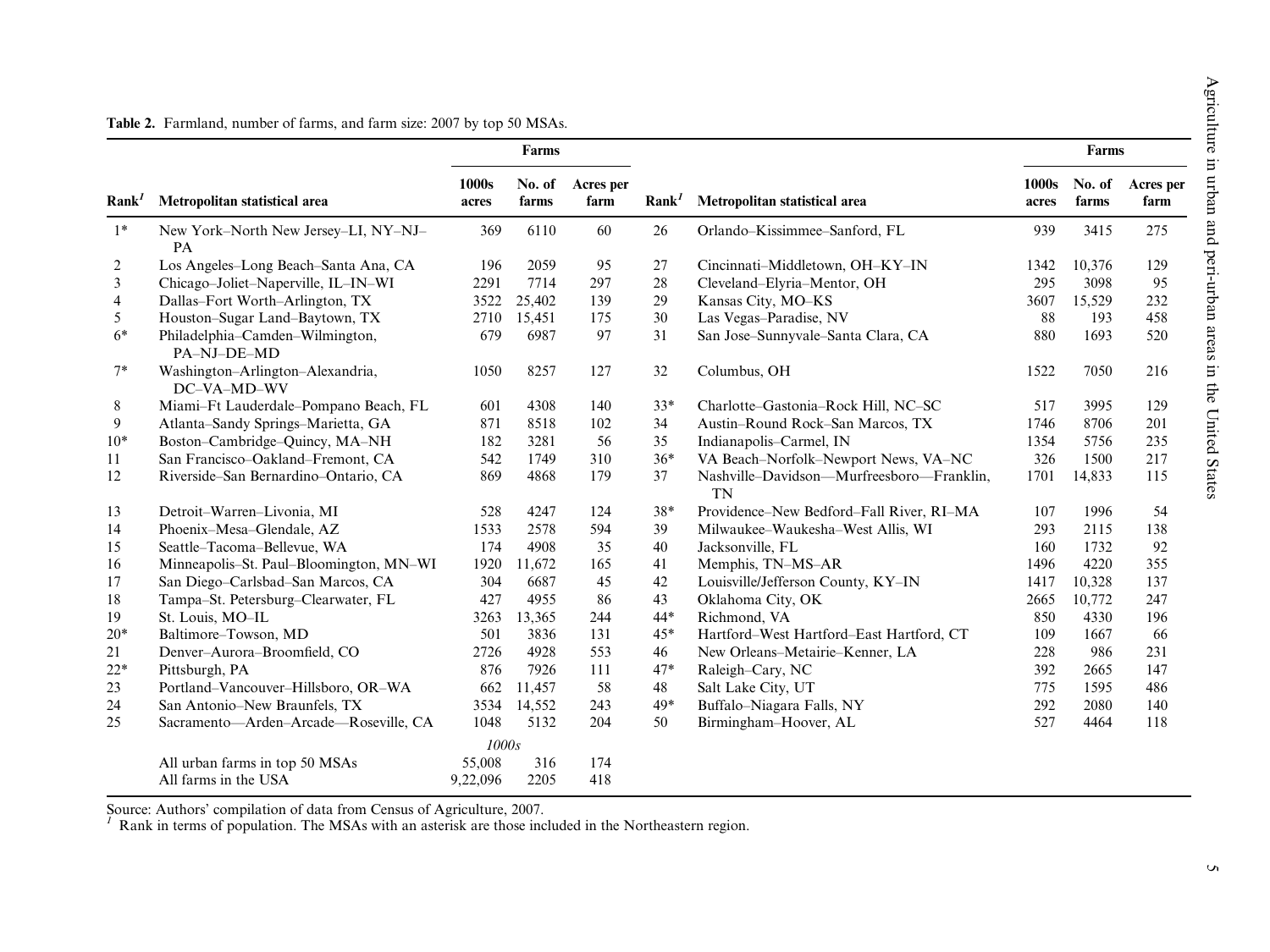

Figure 1. Farmland in the USA and the 50 most populous MSAs: 2007. Source: Authors' representation of data from Census of Agriculture, 2007.

# Spatial distribution of farmland and farm operations

Farming in the urban and peri-urban areas differs from farming in the entire country in several significant ways. First, while the bulk of farmland and farm operations are located outside of the most populous MSAs in the country, the two regions overlap in portions of the country (in particular, the regions west of the Mississippi River and in Florida, Figs. 1 and [2\)](#page-6-0). One implication of the smaller size of urban farms is apparent in the maps, which suggest that the ratio of farms to farmland is larger in the urban areas, particularly those in the eastern third of the USA.

Conceptually, if urban and peri-urban agriculture has been increasing to significant levels, clusters of farmland or farm operations should be discernable in local urban and peri-urban areas. Although clustering might be expected in both the farmland and farm operations, the small size of farms in the MSAs under study suggests that the intensity of urban and peri-urban farming might be best measured via the number of farms. The census data provide a sense of shifts toward farming in the urban and peri-urban areas between 2002 and 2007: while there was a decline in the total amount of farmland in the top 50 MSAs from about 58 million acres to 55 million acres, the number of farms increased from 312 to 316K [\(Tables 1](#page-3-0) and [2](#page-4-0)). Thus, the trend suggested by the census data also suggests that identifying whether urban and peri-urban agriculture has reached measurable levels is best examined through the number of farms. That said, isolating urban farming is challenging because some of the MSAs under study are in areas that are traditionally agricultural. In addition, there is a significant amount of blurring between urban and rural lands as farmland is converted into other uses, particularly along the urban–rural fringe. Thus, in order to best identify locations that possess higher than expected levels of urban and peri-urban farming, the analysis focuses on the Northeast, which is less intensively agricultural relative to traditional farm regions.

Although many factors are critical for a farm to be operational, land (on the ground or a rooftop) is the most crucial. Land availability can be approximated by the land value index calculated by researchers at the Lincoln Land Institute (see [Table 3\)](#page-7-0). Lower land values prevail in urban areas with large amounts of vacant land (such as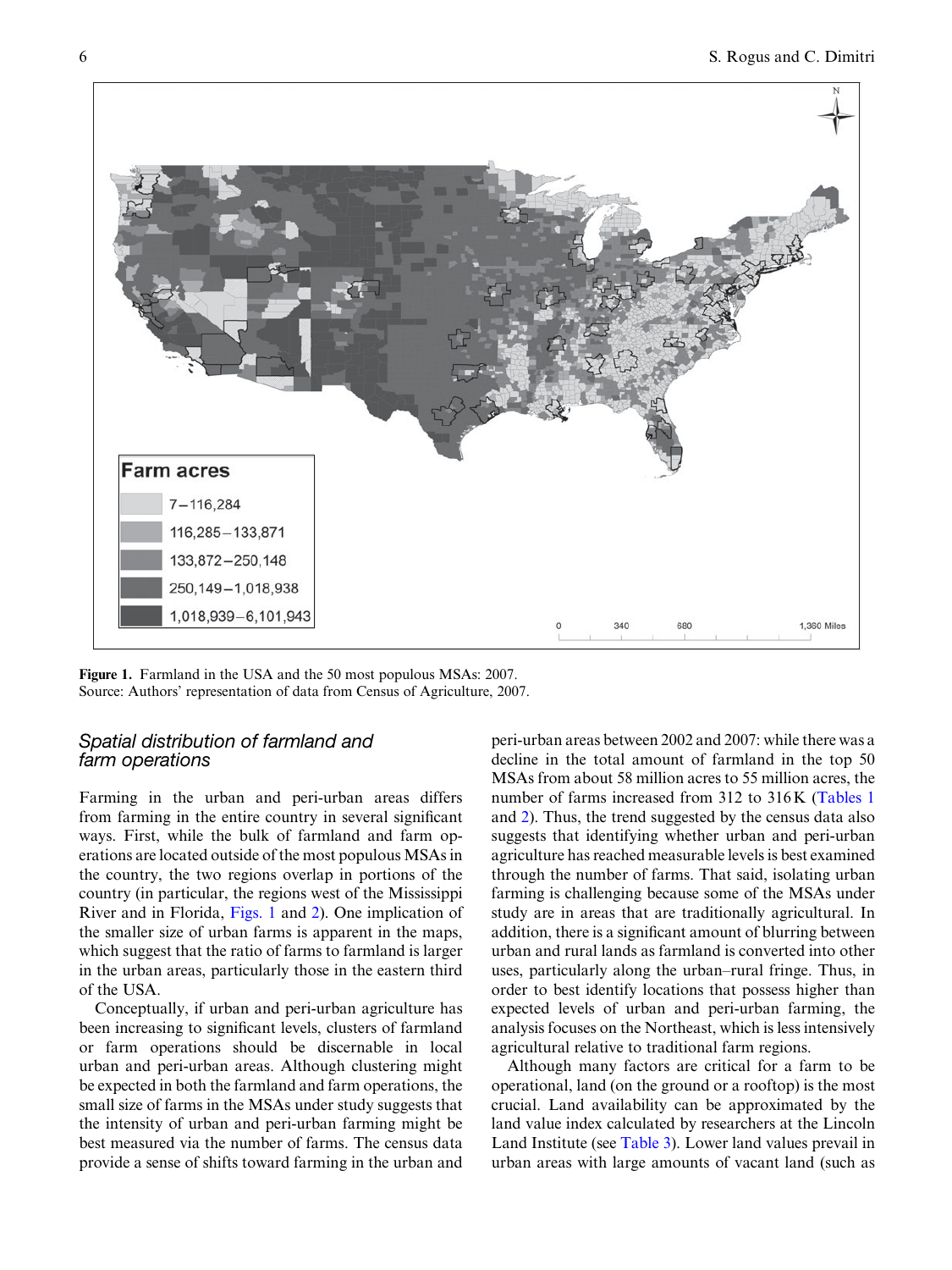<span id="page-6-0"></span>

Figure 2. Farm operations in the USA and the 50 most populous MSAs: 2007. Note: The MSAs under study are highlighted.

Source: Authors' representation of data from Census of Agriculture, 2007.

Cleveland and Detroit), where the index is below 1, while land is more costly in MSAs with few vacant parcels (such as New York and Los Angeles), where the index is above 2. One hypothesis is that in areas with higher land prices, fewer acres of land will be used for farming. A least squares regression, where the land value index is the explanatory variable, suggests that amount of farmland in 2007 is lower in and near cities with higher land prices (see [Table 4](#page-8-0)). Note that this simple model only partially explains the variation in farmland around the USA, but it is suggestive of general patterns. However, because the urban and peri-urban farming movement is relatively recent, changing land use is of interest as well, perhaps even more so. In this case, the regression suggests a positive, statistically significant relationship between the land value index and the change in urban farmland between 2002 and 2007. In other words, (1) increases in farmland are positively related to land values, meaning that between 2002 and 2007, farmland increased in MSAs with high land values, and (2) in 2007, the absolute amount of farmland is negatively related to land values, so that lower quantities of farmland are present in MSAs with higher valued land. The findings lend suggestive support toward

the anecdotal evidence purporting that urban farms are proliferating in dense urban environments.

# Spatial cluster analysis of farm operations in the Northeast

The spatial analysis starts by focusing on the Northeast, to identify hot-spots of urban farms. Different levels of clustering of farms were uncovered, ranging from no significant clustering to significant HH clusters (see [Fig. 3\)](#page-8-0). One region with significant clustering of farms is located in the Pittsburgh MSA (Westmoreland, Fayette and Washington counties). Counties with fewer farms surround Washington county in the southwest corner of the MSA, indicating that more farms are located within the metropolitan area than outside. This could be a function of the relatively low land values within Pittsburgh, due to stretches of vacant land within the city $31$ . The Philadelphia–Camden–Wilmington, Baltimore–Towson and Washington–Arlington–Alexandria MSAs border a cluster of significantly high numbers of farms. As noted above, high numbers of farms bordering these metropolitan areas (with clusters extending into Chester County,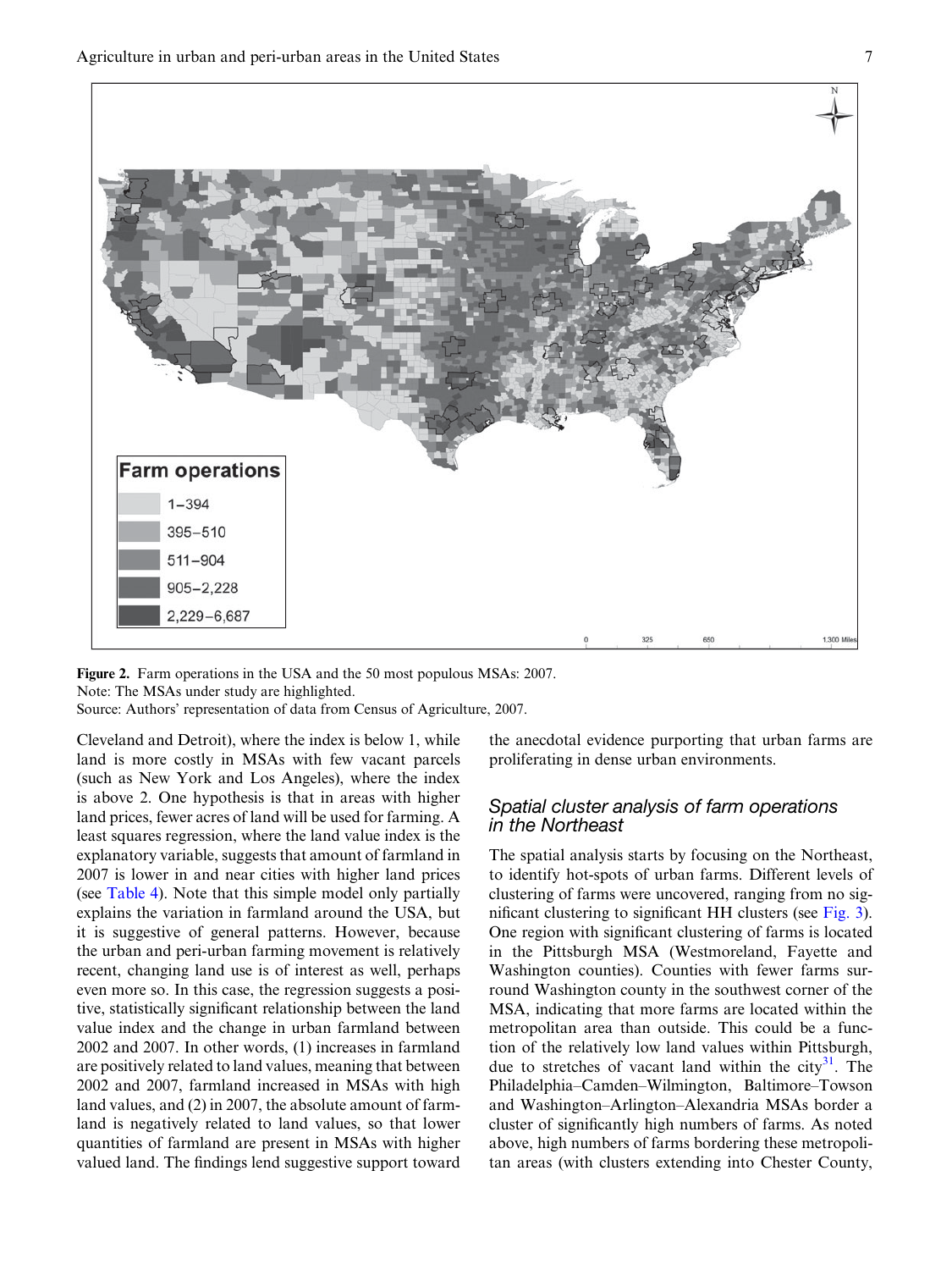|                         |                                                 | Land value   |       |                                                  | Land value<br><b>Index</b> |  |
|-------------------------|-------------------------------------------------|--------------|-------|--------------------------------------------------|----------------------------|--|
|                         | Rank <sup>1</sup> Metropolitan statistical area | <b>Index</b> |       | Rank <sup>1</sup> Metropolitan statistical area  |                            |  |
| $1^*$                   | New York-North New Jersey-LI,<br>$NY-NJ-PA$     | 2.45         | 26    | Orlando-Kissimmee-Sanford, FL                    | NA                         |  |
| $\overline{\mathbf{c}}$ | Los Angeles-Long Beach-Santa Ana, CA            | 2.76         | 27    | Cincinnati-Middletown, OH-KY-IN                  | 0.60                       |  |
| 3                       | Chicago-Joliet-Naperville, IL-IN-WI             | 1.60         | 28    | Cleveland-Elyria-Mentor, OH                      | 0.65                       |  |
| 4                       | Dallas-Fort Worth-Arlington, TX                 | 0.89         | 29    | Kansas City, MO-KS                               | 0.56                       |  |
| 5                       | Houston-Sugar Land-Baytown, TX                  | 1.34         | 30    | Las Vegas-Paradise, NV                           | NA                         |  |
| $6*$                    | Philadelphia-Camden-Wilmington,<br>PA-NJ-DE-MD  | 2.56         | 31    | San Jose-Sunnyvale-Santa Clara, CA               | 1.64                       |  |
| $7*$                    | Washington-Arlington-Alexandria,<br>DC-VA-MD-WV | 2.71         | 32    | Columbus, OH                                     | 1.42                       |  |
| $\,8\,$                 | Miami-Ft Lauderdale-Pompano<br>Beach, FL        | 2.92         | $33*$ | Charlotte-Gastonia-Rock Hill, NC-SC              | 1.14                       |  |
| 9                       | Atlanta-Sandy Springs-Marietta, GA              | 0.88         | 34    | Austin-Round Rock-San Marcos, TX                 | NA                         |  |
| $10*$                   | Boston-Cambridge-Quincy, MA-NH                  | 1.65         | 35    | Indianapolis-Carmel, IN                          | 0.11                       |  |
| 11                      | San Francisco-Oakland-Fremont, CA               | 1.76         | $36*$ | VA Beach-Norfolk-Newport News, VA-NC             | 2.67                       |  |
| 12                      | Riverside-San Bernardino-Ontario, CA            | 3.23         | 37    | Nashville-Davidson-Murfreesboro-<br>Franklin, TN | NA                         |  |
| 13                      | Detroit-Warren-Livonia, MI                      | 0.20         | 38*   | Providence-New Bedford-Fall River,<br>$RI-MA$    | 2.32                       |  |
| 14                      | Phoenix-Mesa-Glendale, AZ                       | 2.34         | 39    | Milwaukee-Waukesha-West Allis, WI                | 1.40                       |  |
| 15                      | Seattle-Tacoma-Bellevue, WA                     | 2.08         | 40    | Jacksonville, FL                                 | NA                         |  |
| 16                      | Minneapolis-St. Paul-Bloomington,<br>MN-WI      | 1.62         | 41    | Memphis, TN-MS-AR                                | 0.47                       |  |
| 17                      | San Diego-Carlsbad-San Marcos, CA               | 2.20         | 42    | Louisville/Jefferson County, KY-IN               | NA                         |  |
| 18                      | Tampa-St. Petersburg-Clearwater, FL             | 2.60         | 43    | Oklahoma City, OK                                | 1.11                       |  |
| 19                      | St. Louis, MO-IL                                | 1.06         | 44*   | Richmond, VA                                     | 0.71                       |  |
| $20*$                   | Baltimore-Towson, MD                            | 2.63         | 45*   | Hartford-West Hartford-East<br>Hartford, CT      | 1.71                       |  |
| 21                      | Denver-Aurora-Broomfield, CO                    | 1.05         | 46    | New Orleans-Metairie-Kenner, LA                  | 1.61                       |  |
| $22*$                   | Pittsburgh, PA                                  | 0.44         | $47*$ | Raleigh-Cary, NC                                 |                            |  |
| 23                      | Portland-Vancouver-Hillsboro, OR-WA             | 2.22         | 48    | Salt Lake City, UT                               | 2.02                       |  |
| 24                      | San Antonio-New Braunfels, TX                   | 1.81         | 49*   | Buffalo-Niagara Falls, NY                        | 0.91                       |  |
| 25                      | Sacramento-Arden-Arcade-<br>Roseville, CA       | 2.35         | 50    | Birmingham-Hoover, AL                            | 1.02                       |  |

<span id="page-7-0"></span>Table 3. Land values, 2007 by top 50 MSAs.

Source: Lincoln Institute of Land Policy, <http://www.lincolninst.edu/subcenters/land-values/metro-area-land-prices.asp>.<br><sup>7</sup> Rank in terms of population. The MSAs with an asterisk are those included in the Northeastern regi available.

PA; Carroll County, MD; and Frederick County, MD just within their respective MSAs) could be a function of relatively high land values within Philadelphia, Washington DC and Baltimore.

Clustering of significantly low numbers of farms was found in the New York–Northern New Jersey–Long Island MSA (Westchester, Nassau, Rockland, Kings, Queens, Bronx and Richmond counties in NY and Passaic, Bergen, Essex and Union counties in New Jersey) and along the coastline in the Richmond (New Kent, King and Queen, King William, Charles City, Richmond and Prince George counties) and Virginia Beach–Norfolk–Newport News (Currituck County, NC and Gloucester, James City, Mathews, York, Surry and Isle of Wight counties in VA) MSAs. The clustering of farms (labeled LL in Fig.  $3$ ) in the Richmond and Virginia Beach MSAs suggest few farming operations within the majority of the metropolitan area. This result is expected as this area is not a traditional agriculture area and there has not been major interest in farming, particularly in comparison to other metropolitan areas such as Portland, San Francisco, Kansas City, Seattle, Milwaukee and Chicago.

The cluster analysis suggests that metropolitan areas with relatively higher land values tend to contain clusters of fewer farms than areas with lower land values. Additionally, clusters of fewer farms in areas with lower land values occur in areas where there has not been a noticeable interest in urban and peri-urban farming. Note that while land values are an important factor that potential urban and peri-urban farmers face, other factors matter as well, and support of local jurisdictions, marketing infrastructure and zoning policies influence the feasibility of urban and peri-urban farming. Thus, while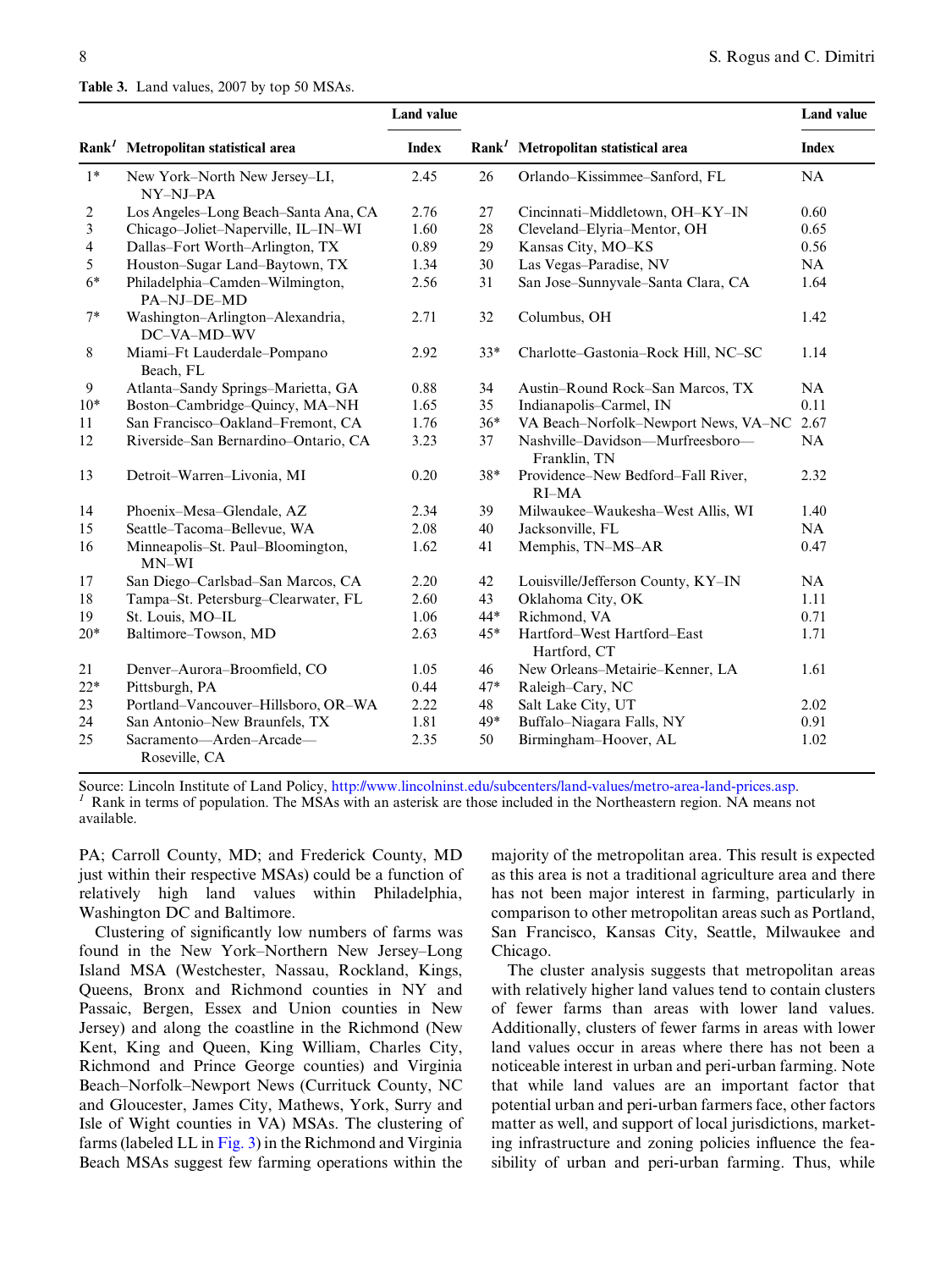

<span id="page-8-0"></span>

Figure 3. Anselin's Local Indicator of Spatial Association (LISA) of farm operations in Northeast USA: 2007. Source: Authors' representation of data from Census of Agriculture, 2007.

Table 4. Relationship between farmland trends in the top 50 MSAs and land values.

| Dependent variable                                                              | <b>Estimated</b><br>coefficient:<br>Land index | <i>t</i> -statistic | Adjusted- $r^2$ |
|---------------------------------------------------------------------------------|------------------------------------------------|---------------------|-----------------|
| Land in farms, 2007<br>Percent increase in<br>farmland between<br>2002 and 2007 | $-1549.70*$<br>$3.69*$                         | $-1.69$<br>1.82     | 0.04<br>0.07    |

Note: The independent variable in both equations is the land index value. \*Indicates significance at the  $5\%$  level.  $N=40$ .

farming appears to be increasing in urban areas with higher land values in general, spatial analysis of farm clustering in the Northeast is suggestive of obstacles to land access, which likely include land price barriers.

# Spatial cluster analysis of urban and peri-urban farms within cities

Examining clustering of farms at the county level within the top 50 MSAs provides insight into farming activity in the most populous areas of the USA. However, each MSA comprises multiple counties that are a mixture of urban, peri-urban and possibly rural areas. Therefore, in order to determine where farm operations were located based on

2007 census data, it is helpful to look more closely at the most populated cities within each MSA. City limits were added to four MSAs with significantly high clusters of farms (Pittsburgh, Philadelphia, Baltimore and Washington DC MSAs) to distinguish the urban core from the peri-urban area (see [Figs. 4](#page-9-0) and [5](#page-10-0) below).

The maps include cities with populations over 10,000, broken down into three categories, 10,000 to 35,000 residents; 25,000 to 250,000 residents, and more than 350,000 residents. Clusters of farms were not found within the urban core in any of these four metropolitan areas. There was some overlap of the peri-urban area with counties containing high numbers of farms in all metropolitan areas, but the overlap covers a relatively small area of these counties. This suggests that the majority of farming operations within these metropolitan areas are located in the peri-urban area surrounding the most populous cities. This observation can be explained by several factors, including high land values, a lack of large tracts of available land and other regulatory factors specific to the city.

# Types of products grown on farms on MSAs in the Northeast

The products raised on urban and peri-urban farms are likely to be those that can be produced on relatively small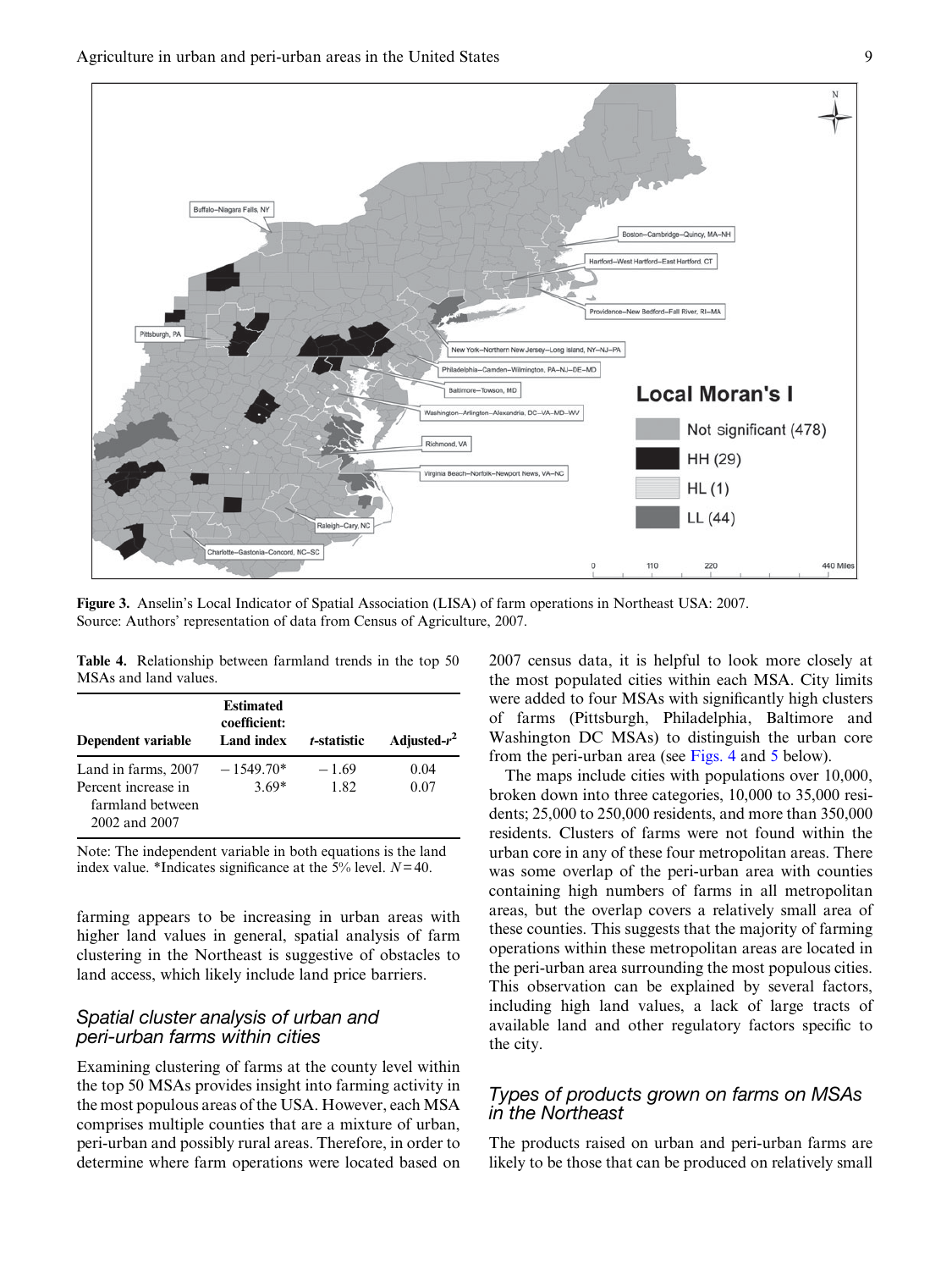<span id="page-9-0"></span>

Figure 4. Local clustering of farm operations, Pittsburgh MSA with city limits: 2007. Source: Author representation of data from Census of Agriculture, 2007.

plots of land. For example, because of the need for a sizeable amount of land for grazing, beef cattle would not be suitable, nor would a crop such as corn or wheat, which relies on mechanical equipment that is scaled toward very large farms. Products such as vegetables, eggs or goats would be feasible to raise on urban and peri-urban farms, given the high value of their output in addition to the ease of scaling down to a relatively small farm size. These products are highly valued, which is important for farmers raising food in a relatively expensive environment. Such output is likely to be marketed to consumers who are not too distant from the farm, who are interested in purchasing local or regional foods.

The peri-urban and urban farms located in the Northeast are small, averaging 118 acres, with size ranging from a low of 54 in Providence, RI to a high of 147 in Raleigh-Cary, NC [\(Table 1](#page-3-0)). Although most agricultural products are represented on the northeastern farms, the dominant products are vegetables in the open (as opposed to in greenhouses) and goats ([Table 5](#page-11-0)). A surprisingly large number of northeastern farms raise hogs, but these farms are concentrated in Southern Virginia and North Carolina, which is traditional hog-raising country and has many large hog confinement operations. The relatively small number of farms that raise vegetables under protection, such as greenhouses and other protected cultivation systems, is unexpected, although the Boston and Philadelphia MSAs have a relatively large number of farms raising vegetables in protected systems.

The greater tendency of urban and peri-urban farms to produce vegetables, goats and eggs, in comparison to farms in rural areas, as hypothesized, is supported by the data. Farms, across the nation, were more likely to produce hogs, broilers and dairy products, and less likely to raise goats and vegetables in the open [\(Fig. 6](#page-11-0)). The share of farms in the Northeastern MSA producing vegetables, goats and layers exceeds the relevant shares for the entire farming sector. These products, as well as their related value-added products, such as goat's cheese, tend to be high value. Note that while the data support the presumption that urban and peri-urban farms would produce eggs more often than the farms across the nation, relatively few northeastern farms produce layers ([Table 5](#page-11-0)).

# Spatial cluster analysis of goat and vegetable operations in the Northeast

The spatial analysis starts by focusing on goat and vegetable farms in the northeastern MSAs, to identify hotspots of urban farms. The levels of clustering uncovered differed between the two types of farms. For vegetables produced in the open, just two levels of clustering were identified: clusters were either not significant or consisted of significant HH clusters. Vegetable farms were clustered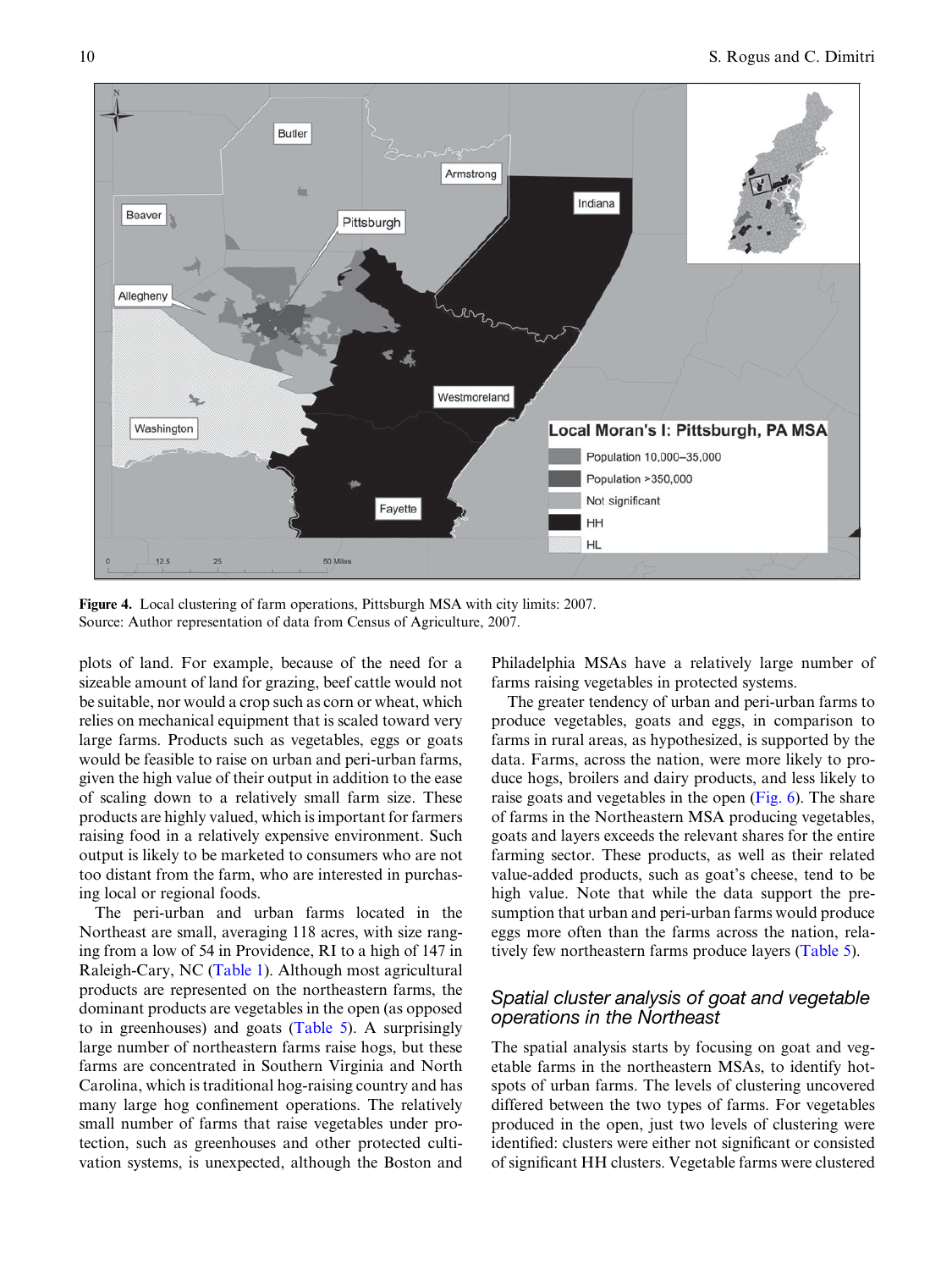<span id="page-10-0"></span>

Figure 5. Local clustering of farm operations, Philadelphia, Baltimore and Washington DC MSAs with city limits: 2007. Source: Authors' representation of data from Census of Agriculture, 2007.

along the boundaries and partly within the Philadelphia, Hartford, Baltimore, New York and Boston MSAs. Additionally, HH clusters of vegetable farms were uncovered in the Buffalo MSA, which was one of the first cities to actively welcome urban farming ([Fig. 7](#page-12-0)).

Interestingly, clusters of vegetable farms were found surrounding and just inside the Providence, Hartford, and Boston MSAs, where no significant clustering of farm operations was previously found. This indicates that total farms in this area are not high relative to the entire Northeast, but vegetable farms are. This reflects the relatively early adoption of urban agriculture policies and nonprofit activity around city growing in this area. There is also greater clustering of vegetable farms within the urban areas and urban core of the Philadelphia MSA compared to total farm clusters. This is consistent with the anecdotal evidence suggesting that Philadelphia has a long history of citizen-led city farming efforts, and remains a hot-spot despite the decline in the total number of urban farms in recent years.

The spatial patterns of goat farms exhibit a complete range of clustering, from not significant to HH, HL and LL significant clusters ([Fig. 8\)](#page-13-0). The location of the clusters suggests that few spatially significant patterns of goat farms exist in the northernmost parts of the region. The significant HH clusters are concentrated in two regions surrounding the Philadelphia and Baltimore MSAs and

the southernmost portion of the region, in the Carolinas. Comparing the clustering of goats to the clustering of total farm operations in the Carolinas, it is evident that while there are not a large number of farm operations in the metropolitan area, there are a relatively large number of farms raising goats. On the other hand, the peri-urban areas surrounding the Philadelphia, Baltimore and Washington DC MSAs maintain a similar pattern to total farm and vegetable operations. This implies a greater variety of high-value products grown in the area. Weather patterns in the Carolinas also help explain clustering patterns in the area as goats tend to do poorly in very cold or very hot climates. The HL clustering of goat farms in Washington County, PA provides insight into what is being grown in the western part of the state. Given the lack of clustering of vegetable farms within the MSA, it is unclear what the farms throughout the rest of the MSA are growing or raising.

# Discussion: The Face of Urban and Peri-Urban Agriculture in the USA

Urban agriculture in the United States is difficult to categorize for several reasons, and the difficulties begin at the most basic level of assessing exactly which activities should be counted. Urban agriculture takes many forms,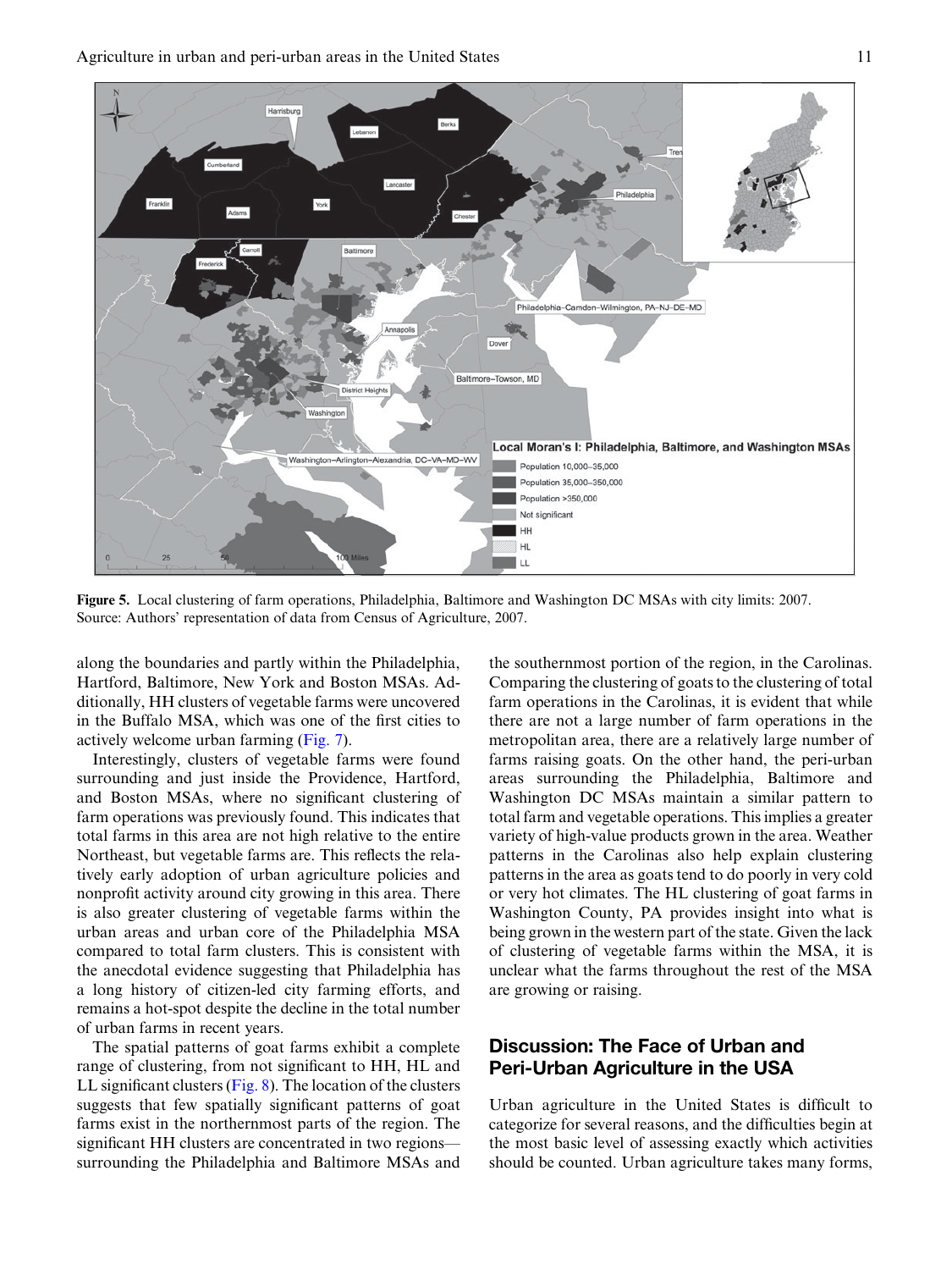|                                               |                  | <b>Vegetables</b> |                 |                    |                   |        | Hogs   |
|-----------------------------------------------|------------------|-------------------|-----------------|--------------------|-------------------|--------|--------|
| <b>Northeast MSA</b>                          | <b>Protected</b> | In the open       | <b>Broilers</b> | Layers             | Milk and<br>dairy | Goats  |        |
|                                               |                  |                   |                 | -Number of farms - |                   |        |        |
| Baltimore–Towson, MD                          | 21               | 272               | 71              | 86                 | 127               | 134    | 145    |
| Boston-Cambridge-Quincy, MA-NH                | 66               | 440               | 26              | 104                | 65                | 78     | 120    |
| Charlotte-Gastonia-Rock Hill, NC-SC           |                  | 246               | 34              | 31                 | 168               | 46     | 103    |
| Hartford–West Hartford–East Hartford, CT      | 5                | 163               | 265             | 67                 | 34                | 242    | 78     |
| New York–No. New Jersey–Long Island, NY–NJ–PA | 27               | 295               | 22              | 70                 | 57                | 70     | 81     |
| Raleigh-Cary, NC                              | 40               | 804               | 85              | 172                | 70                | 266    | 231    |
| Richmond, VA                                  | 46               | 758               | 85              | 153                | 421               | 260    | 253    |
| Virginia Beach-Norfolk-Newport News, VA-NC    | 23               | 473               | 52              | 114                | 349               | 163    | 401    |
| Buffalo-Niagara Falls, NY                     | 42               | 299               | 17              | 51                 | 60                | 62     | 127    |
| Philadelphia–Camden–Wilmington, PA–NJ–DE–MD   | 13               | 282               | 41              | 45                 | 7                 | 183    | 106    |
| Pittsburgh, PA                                | 14               | 228               | 79              | 56                 | 63                | 141    | 121    |
| Providence–New Bedford–Fall River, RI–MA      | $\theta$         | 130               | 17              | 19                 | 10                | 75     | 84     |
| Washington-Arlington-Alexandria, DC-VA-MD-WV  | 27               | 410               | 54              | 163                | 280               | 298    | 205    |
| Average number for NE                         | 23               | 295               | 70              | 65                 | 141               | 121    | 70     |
| Median number for NE                          | 26               | 371               | 86              | 127                | 156               | 156    | 86     |
| All farms in top 50 MSA                       | 828              | 12,113            | 2602            | 4599               | 5670              | 11,276 | 8948   |
| All US farms                                  | 4056             | 69,172            | 27,091          | 24,971             | 69,763            | 61,748 | 74,789 |

<span id="page-11-0"></span>Table 5. Number of farms, by product raised, in Northeast MSAs: 2007.

Source: Authors' compilation of data from Census of Agriculture, 2007.



Figure 6. Relative share of farms, by type of product, in the Northeast MSA and the USA, 2007. Source: Authors' calculations of data from Census of Agriculture, 2007.

and self-identified urban farms have varying goals. Some operations growing food are community gardens providing food directly to those working in the garden or donating food to a local food bank, and others are organizations providing educational opportunities for those interested in learning to farm as well as selling produce at a reduced price in low-income neighborhoods. Others are primarily focused on raising awareness about farming. Still, there are urban and peri-urban farms with the primary goals of raising food for sale, with no socially

minded mission. The approach taken in this paper—that of reliance on publically available census data to characterize the urban and peri-urban agriculture – automatically excludes many operations that self-identify as urban farms.

The Census of Agriculture reports data on farm operations, products raised and so on, at the national, state and county levels. This makes a systematic study of agriculture strictly in the urban core difficult, as many counties include a large area that extends beyond the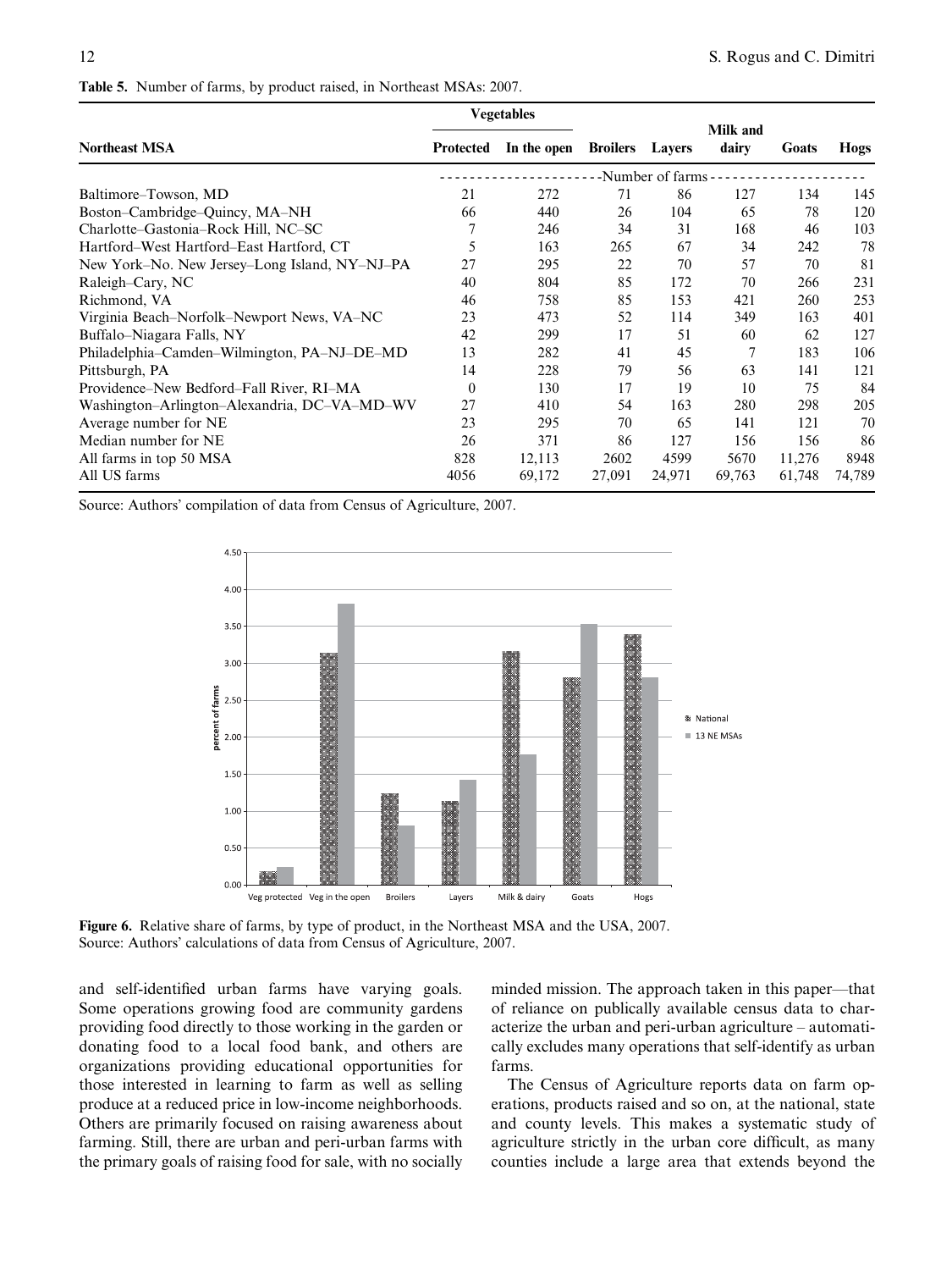<span id="page-12-0"></span>

Figure 7. Anselin's Local Indicator of Spatial Association (LISA) of vegetable operations in Northeast USA: 2007. Source: Authors' representations of data from Census of Agriculture, 2007.

urban core. The MSA is not the only approximation of urban and peri-urban agriculture, but using a different definition would require making a set of subjective judgments. The concept of urban agriculture embodies numerous exceptions to traditional commercial agriculture, which makes it difficult to describe the state of urban agriculture based on the census alone. That said, this examination of the census data on farms and farmland in the 50 largest MSAs in the USA provides the best possible systematic glimpse into the growing trend of farms in urban areas.

The spatial analysis of farm operations highlights a relationship between the extent of urban and periurban farms and land values. This becomes especially clear through the spatial analysis focusing on farm operations in the Northeast, which revealed clusters of farms within metropolitan areas with relatively low land values and clusters of fewer farms in areas with relatively high land values. The closer perusal of MSAs with clusters of farm operations showed farming taking place mostly in peri-urban areas rather than the very populated cities within these metropolitan areas. This, again, could be a function of high land values and lack of government

support, until recent years, for growing in cities. The census also allows a characterization of the farms operating in the urban and peri-urban regions of the 50 largest MSAs. The farms are relatively small, and produce crops and value-added products that are often of high value, such as eggs, vegetables and goats.

In terms of size and products raised, the urban and periurban farms identified in this study are similar to the often studied small and medium farms. As is well known, these farms struggle to find a niche in the marketplace, and have been declining in number since the 1950s. The analysis suggests that urban and peri-urban agriculture may hold some promise for these farms: while the total amount of farmland declined in the top 50 MSAs between 2002 and 2007, the number of farms increased. Further, the analysis suggests that farmland increases are positively related to land values, which may be promising in terms of enhanced farm viability; presumably, these areas are populated with consumers willing to pay enhanced prices for products that are locally or regionally produced.

Since the time of the 2007 Census, many jurisdictions adopted policies promoting healthier food systems or actively supporting urban agriculture. The policies typically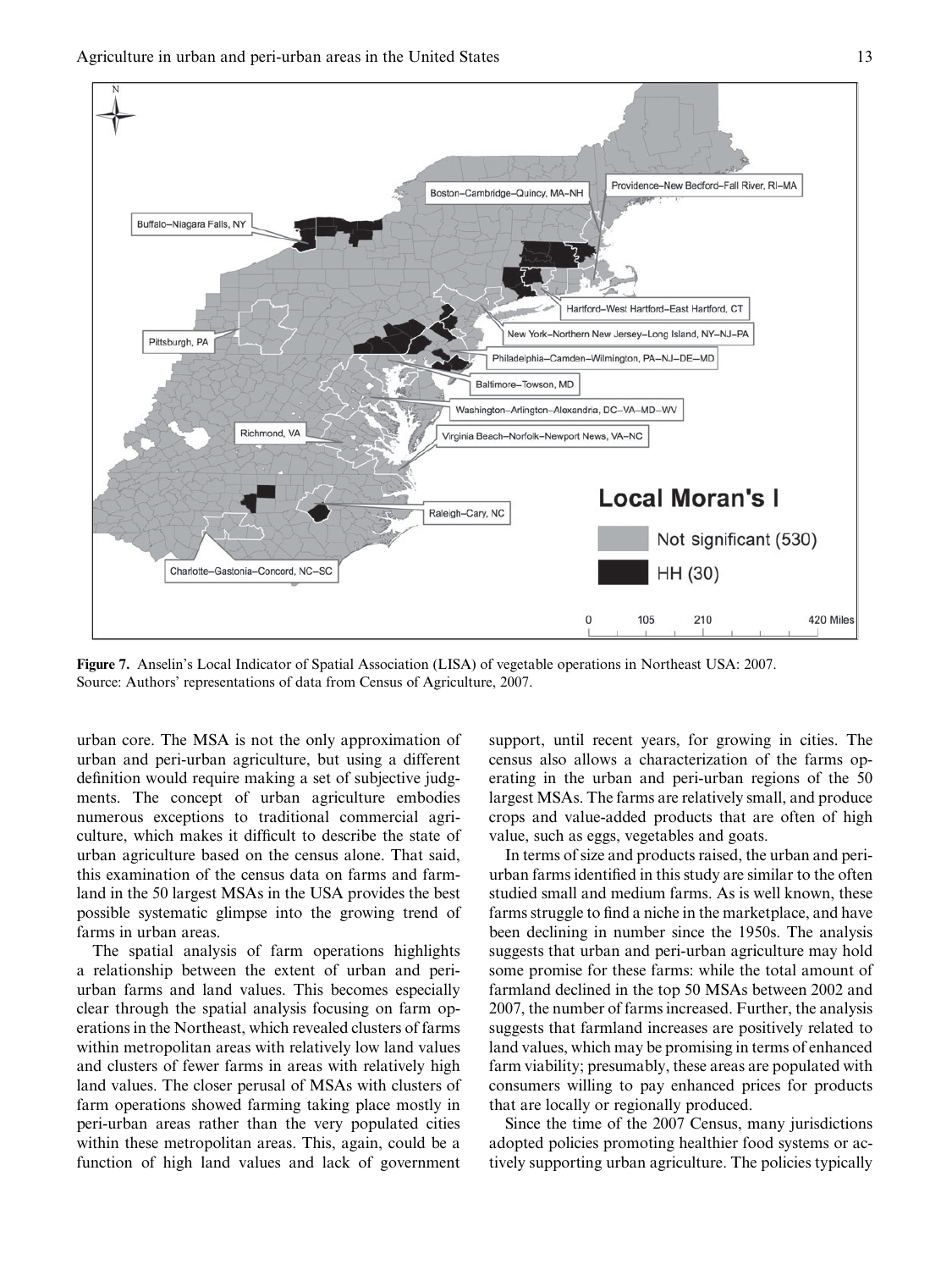<span id="page-13-0"></span>

Figure 8. Anselin's Local Indicator of Spatial Association (LISA) of goat operations in Northeast USA: 2007. Source: Authors' representations of data from Census of Agriculture, 2007.

took the form of a government food policy council, a food system plan or other promotion of urban farming, which might include changing zoning or other aspects into order to facilitate the development of urban farms. In other cases, support for food system development comes through community food policy councils, local urban farmers or nonprofit organizations. Note that one limitation to directly incorporating the impact of policy on the extent of urban agriculture into this analysis is that many local and state jurisdictions did not implement policies supporting urban agriculture until 2009 or later. That said, stronger results regarding the development of urban agriculture might be obtainable using data from the 2012 Census, which was not available at the time of this writing.

The census data provide a baseline view of farms and farmland that meet the USDA definition of a farm, and illuminate several patterns of spatial clustering as well as suggestive evidence that farming in the urban core and peri-urban areas is on the rise. One of the likely causes for the discerned patterns of spatial clustering includes land values. However, given the growth in the amount of farmland in areas with high land values, which are often densely populated areas, a possible explanation for the

growth in the number of farms is local interest in urban farming. It is quite likely that, all else being equal, such interest may provide an environment that facilitates development of urban and peri-urban farms. Once the 2012 Census is available, it will be possible to take a deeper view of the effect of local and state policies, which tend to follow citizen interest and collective action, on urban and peri-urban farming.

Acknowledgements. Funding for this research was provided by the National Institute of Food and Agriculture, Agriculture and Food Research Grant no. 2012-68006-30177.

# **References**

- 1 Morgan, K. 2009. Feeding the city: The challenge of urban food planning. International Planning Studies 14:341–348.
- 2 American Planning Association. 2007. Policy Guide on Community and Regional Food Planning.
- 3 Goldstein, M., Bellis, J., Morse, S., Myers, A., and Ura, E. 2011. Urban Agriculture. A Sixteen City Survey of Urban Agriculture Practices Across the Country. Turner